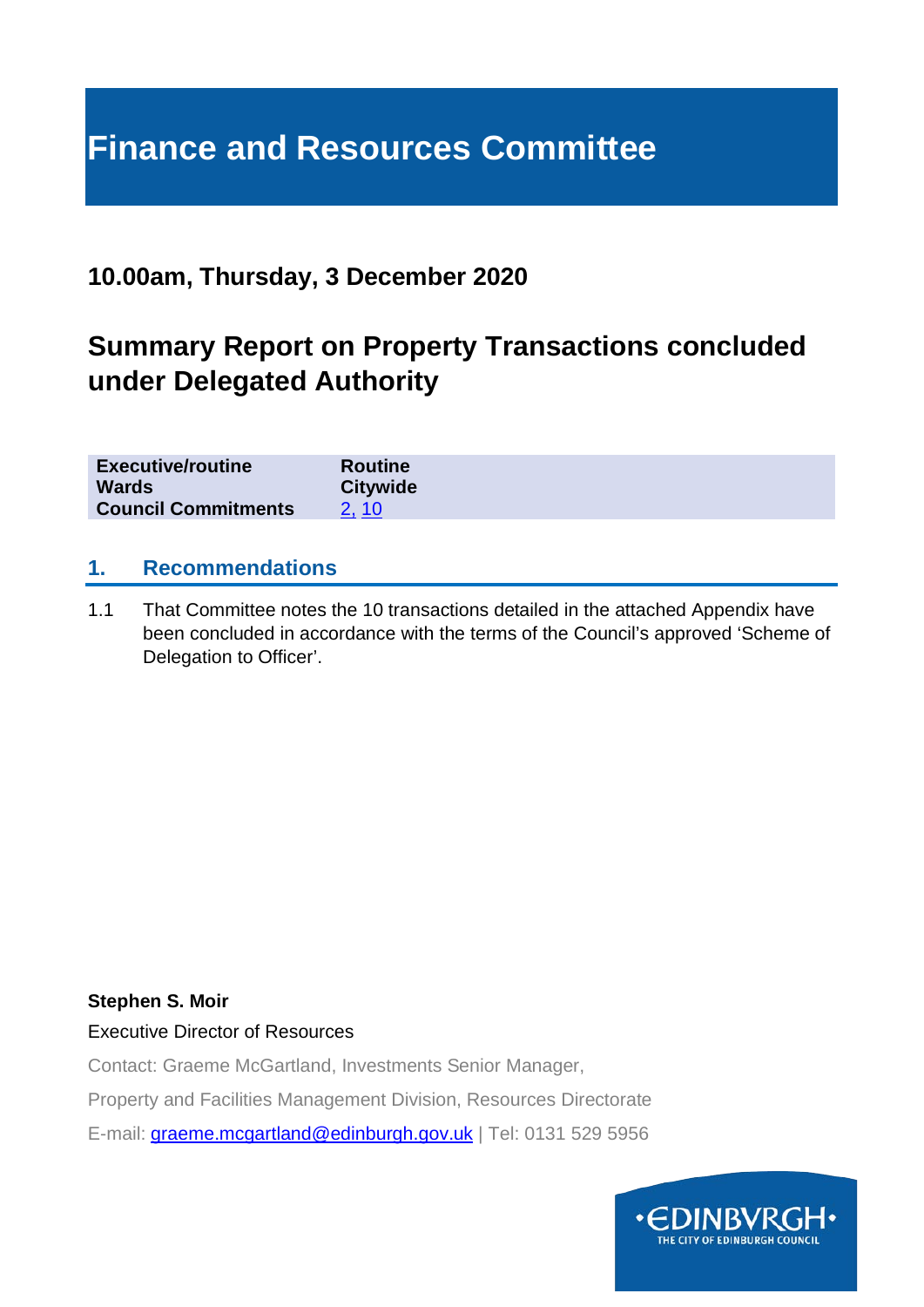**Report**

## **Summary Report on Property Transactions concluded under Delegated Authority**

## **2. Executive Summary**

- 2.1 To advise the Committee of all lease agreements, etc. concluded in terms of the Council's 'Scheme of Delegation to Officers'.
- 2.2 This delegated authority currently extends to the conclusion of all new leases of up to five years in length where the rental is no greater than £50,000 per annum and rent reviews where the rental is no greater than £50,000 per annum. The authority also includes the sale of property which has been declared surplus to the requirements of the Council and sold on the open market to the highest bidder. Any transactions out with these parameters are reported separately to Committee.

#### **3. Background**

3.1 Under the Council's Scheme of Delegation to Officers it is the responsibility of the Chief Executive or relevant Executive Director to keep the elected members appropriately informed about activity arising within the scope of the delegated authority under the Scheme. Reporting on a quarterly basis is considered the appropriate manner and frequency of keeping members advised.

## **4. Main report**

- 4.1 Appendix 1 provides details of 10 transactions completed under delegated authority since the last quarterly report. Leased properties which have been vacant for more than 6 months are shown at a previous rent of zero.
- 4.2 The financial benefit to the Council of these transactions is summarised below:-
	- 3 new leases producing an additional £83,327 per annum;
	- 2 lease renewal/extensions producing an additional £2,960 per annum on a total rent of £58,500 per annum; and,
	- 5 rent reviews producing an increase of £12,796 per annum on a total rent of £290,096 per annum.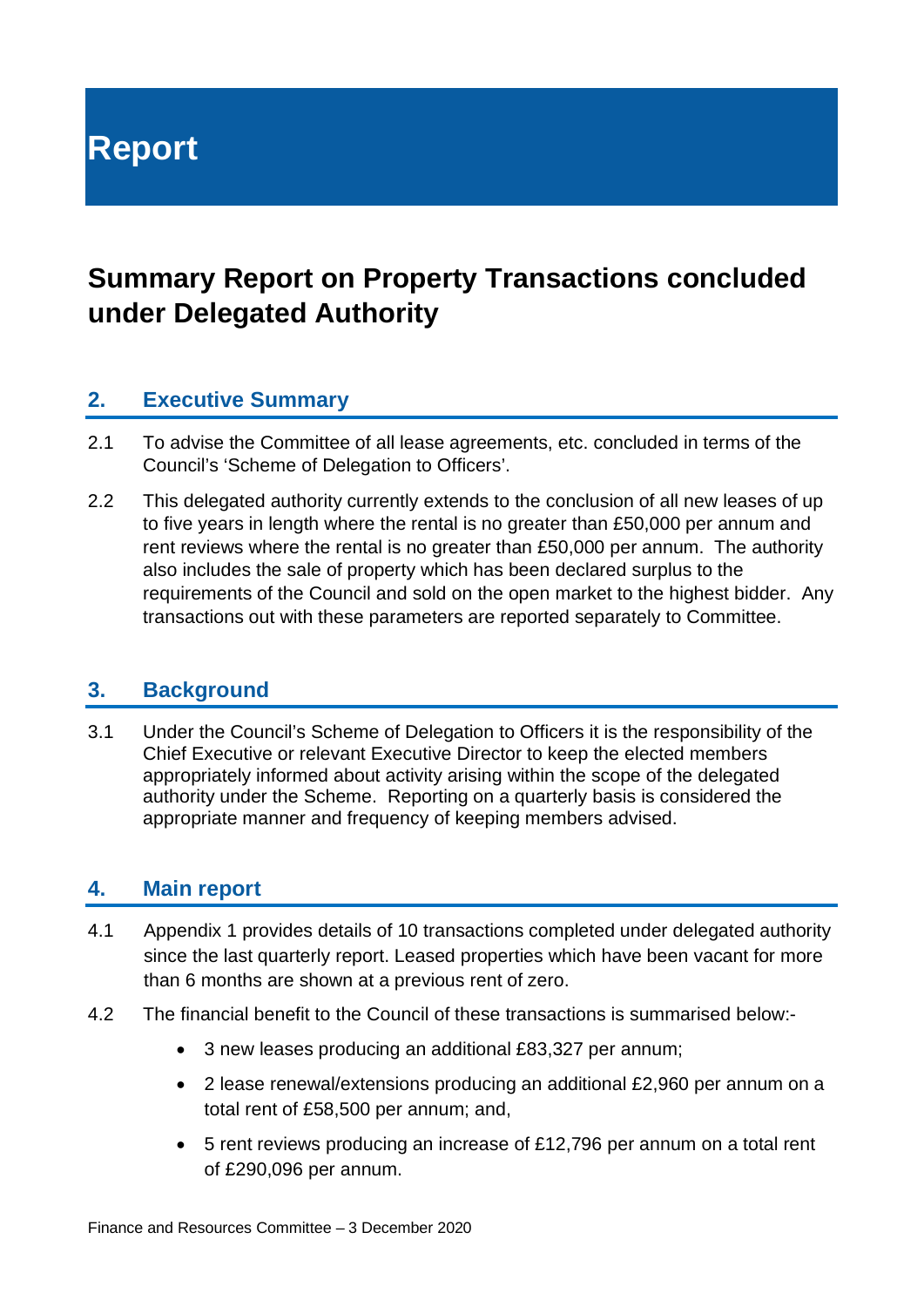## **5. Next Steps**

5.1 The report sets out transactions which have been completed, under delegated authority, since the Finance and Resources Committee on 5 March 2020. There are no further steps in relation to these transactions.

## **6. Financial impact**

6.1 The financial impact of the transactions noted are set out above.

## **7. Stakeholder/Community Impact**

7.1 Not applicable.

## **8. Background reading/external references**

8.1 Not applicable.

## **9. Appendices**

9.1 Appendix 1 – Schedule of Property Transactions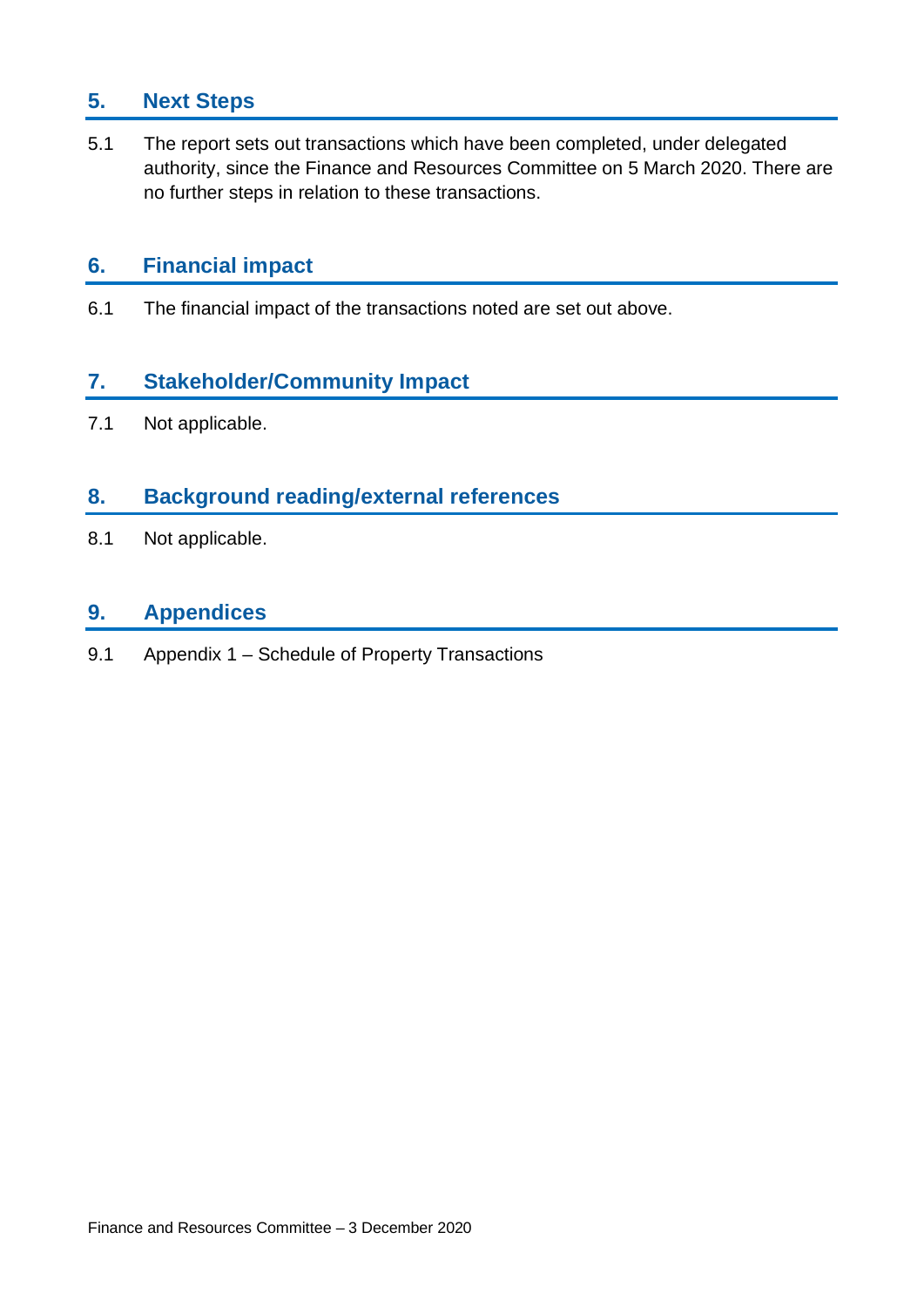#### APPENDIX 1

#### **NEW LEASES**

| <b>ITEM &amp; REF</b><br>NO.                                                                                                         | <b>WARD</b> | <b>OWNING</b><br><b>DEPT/ACCOUNT</b> | <b>SUBJECTS</b>         | <b>TENANT</b>  | <b>USE</b> | <b>TERMS</b>                                                                                                                          |  |  |
|--------------------------------------------------------------------------------------------------------------------------------------|-------------|--------------------------------------|-------------------------|----------------|------------|---------------------------------------------------------------------------------------------------------------------------------------|--|--|
|                                                                                                                                      | Ward $3-$   | <b>General Property</b>              | Suite 2, Ratho Park     | UniKlasers Ltd | Office     | Old Rent: £0.00 per annum                                                                                                             |  |  |
| AM                                                                                                                                   | Drum Brae / | (GP)                                 | Phase 1, Newbridge      |                |            | New Rent: £43,688 per annum                                                                                                           |  |  |
| <b>RV-U02</b>                                                                                                                        | Gyle        |                                      | $(5,461 \text{ sq ft})$ |                |            | Lease Period: 01/08/20 to                                                                                                             |  |  |
|                                                                                                                                      |             |                                      |                         |                |            | 31/07/24                                                                                                                              |  |  |
|                                                                                                                                      |             |                                      |                         |                |            | <b>Payable:</b> Quarterly in advance                                                                                                  |  |  |
| REMARKS: Relocation of existing occupier from elsewhere within Council portfolio to allow for business expansion / social distancing |             |                                      |                         |                |            |                                                                                                                                       |  |  |
|                                                                                                                                      |             |                                      |                         |                |            | due to Covid19. Unit vacant since 2017 with limited interest. 4 months rent free granted on entry. Former unit to be openly marketed. |  |  |

| <b>ITEM &amp; REF</b><br>NO.                                                                                                       | <b>WARD</b> | <b>OWNING</b><br><b>DEPT/ACCOUNT</b>                 | <b>SUBJECTS</b>         | <b>TENANT</b>      | <b>USE</b> | <b>TERMS</b>                         |  |  |  |
|------------------------------------------------------------------------------------------------------------------------------------|-------------|------------------------------------------------------|-------------------------|--------------------|------------|--------------------------------------|--|--|--|
| <sup>2.</sup>                                                                                                                      | Ward $3 -$  | <b>General Property</b>                              | Suite 4, Ratho Park     | <b>Bruni Erben</b> | Office     | Old Rent: £0.00 per annum            |  |  |  |
| AM                                                                                                                                 | Drum Brae / | (GP)                                                 | Phase 3, Newbridge      | Ltd                |            | New Rent: £33,039 per annum          |  |  |  |
| <b>RV-U07</b>                                                                                                                      | Gyle        |                                                      | $(2,873 \text{ sq ft})$ |                    |            | Lease Period: 08/09/20 to            |  |  |  |
|                                                                                                                                    |             |                                                      |                         |                    |            | 07/09/20                             |  |  |  |
|                                                                                                                                    |             |                                                      |                         |                    |            | <b>Payable:</b> Quarterly in advance |  |  |  |
| REMARKS: New open market letting. Agreed in February 2020 but delayed due to lockdown. Subject unit vacant since 2018 with limited |             |                                                      |                         |                    |            |                                      |  |  |  |
|                                                                                                                                    |             | interest. 3 month rent free period granted on entry. |                         |                    |            |                                      |  |  |  |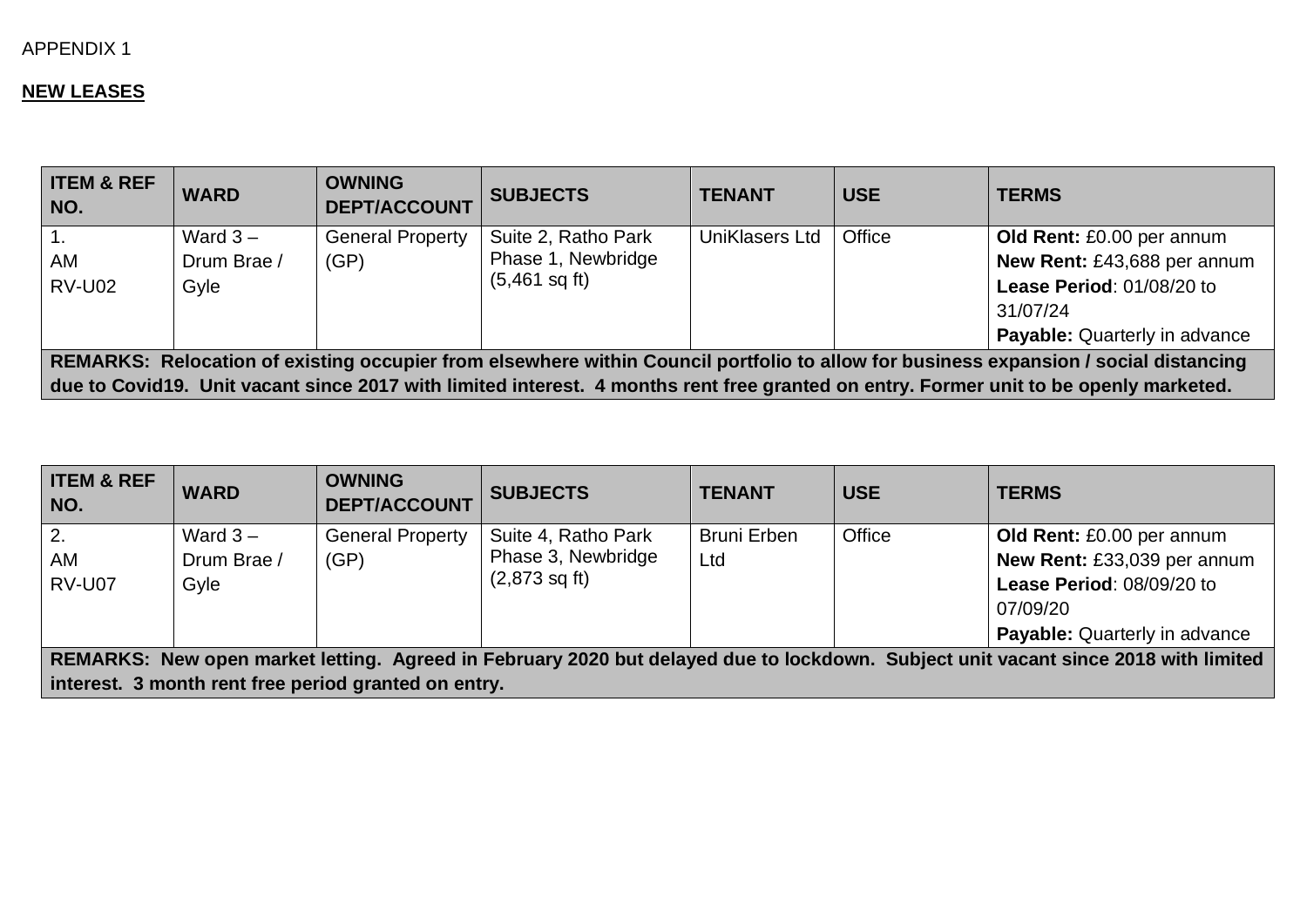| <b>ITEM &amp; REF</b><br>NO.                                                                                              | <b>WARD</b>  | <b>OWNING</b><br><b>DEPT/ACCOUNT</b> | <b>SUBJECTS</b>                                                            | <b>TENANT</b> | <b>USE</b>   | <b>TERMS</b>                  |  |  |
|---------------------------------------------------------------------------------------------------------------------------|--------------|--------------------------------------|----------------------------------------------------------------------------|---------------|--------------|-------------------------------|--|--|
| 3.                                                                                                                        | Ward $17 -$  | <b>General Property</b>              | 94 Niddrie Mains Road                                                      | Kelly Thomson | Retail - Hot | Old Rent: £6,400 per annum    |  |  |
| AM                                                                                                                        | Portobello / | (GP)                                 | $(2,873 \text{ sq ft})$                                                    |               | Food Cafe    | New Rent: £13,000 per annum   |  |  |
| <b>NID-07</b>                                                                                                             | Craigmillar  |                                      |                                                                            |               |              | Lease Period: 15/05/20 to     |  |  |
|                                                                                                                           |              |                                      |                                                                            |               |              | 14/05/22                      |  |  |
|                                                                                                                           |              |                                      |                                                                            |               |              | Payable: Quarterly in advance |  |  |
| REMARKS: New open market letting following closing date. Agreed in February 2020 but delayed due to tenants Change of Use |              |                                      |                                                                            |               |              |                               |  |  |
|                                                                                                                           |              |                                      | application / Covid19 lockdown. 3 month rent free period granted on entry. |               |              |                               |  |  |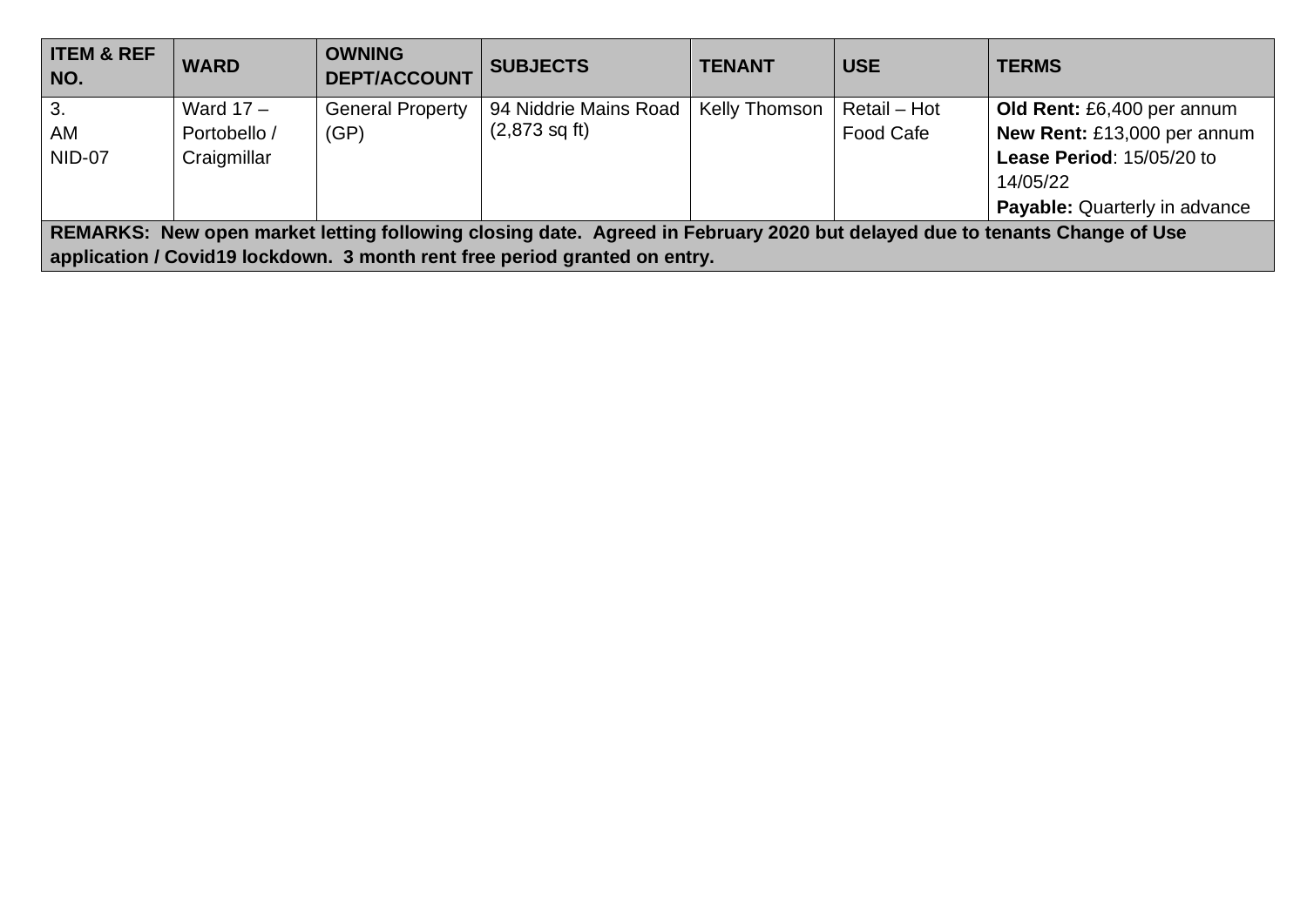#### **LEASE RENEWALS/EXTENTIONS**

| <b>ITEM &amp; REF</b><br>NO.                   | <b>WARD</b> | <b>OWNING</b><br><b>DEPT/ACCOUNT</b> | <b>SUBJECTS</b>                                                                                   | <b>TENANT</b>                  | <b>USE</b>                              | <b>TERMS</b>                                                                                                                               |  |  |
|------------------------------------------------|-------------|--------------------------------------|---------------------------------------------------------------------------------------------------|--------------------------------|-----------------------------------------|--------------------------------------------------------------------------------------------------------------------------------------------|--|--|
| $\overline{4}$ .<br> L <br>3750/35             | – Almond    | <b>General Property</b>              | Unit 35 The Loan,<br>Viewforthbank<br>Industrial Estate,<br>South Queensferry,<br><b>EH30 9SD</b> | Julia Margaret<br><b>Cross</b> | Class 11<br><b>Martial Arts</b><br>Dojo | Old Rent: £7,940 per annum<br>New Rent: £8,200 per annum<br><b>From: 16/08/2020 to</b><br>15/08/2025<br><b>Payable:</b> Monthly in Advance |  |  |
| <b>REMARKS: NIA = 134.89sq ft (1,452sq ft)</b> |             |                                      |                                                                                                   |                                |                                         |                                                                                                                                            |  |  |

| <b>ITEM &amp; REF</b><br>NO.                  | <b>WARD</b>           | <b>OWNING</b><br><b>DEPT/ACCOUNT</b> | <b>SUBJECTS</b>                    | <b>TENANT</b>                    | <b>USE</b>                                                               | <b>TERMS</b>                                                                                                                                 |  |  |
|-----------------------------------------------|-----------------------|--------------------------------------|------------------------------------|----------------------------------|--------------------------------------------------------------------------|----------------------------------------------------------------------------------------------------------------------------------------------|--|--|
| 5.<br>IL<br>  COW – U001                      | $11 - City$<br>Centre | <b>General Property</b>              | 156 Cowgate,<br>Edinburgh, EH1 1RP | Access To<br>Industry<br>Limited | Class 4<br>Office<br>Employment &<br>Job Seeking<br><b>Skills Agency</b> | Old Rent: £47,600 per annum<br>New Rent: £50,300 per annum<br><b>From: 14/04/2020 to</b><br>13/04/2025<br><b>Payable:</b> Monthly in Advance |  |  |
| REMARKS: NIA = $333.97$ sq ft $(3,595$ sq ft) |                       |                                      |                                    |                                  |                                                                          |                                                                                                                                              |  |  |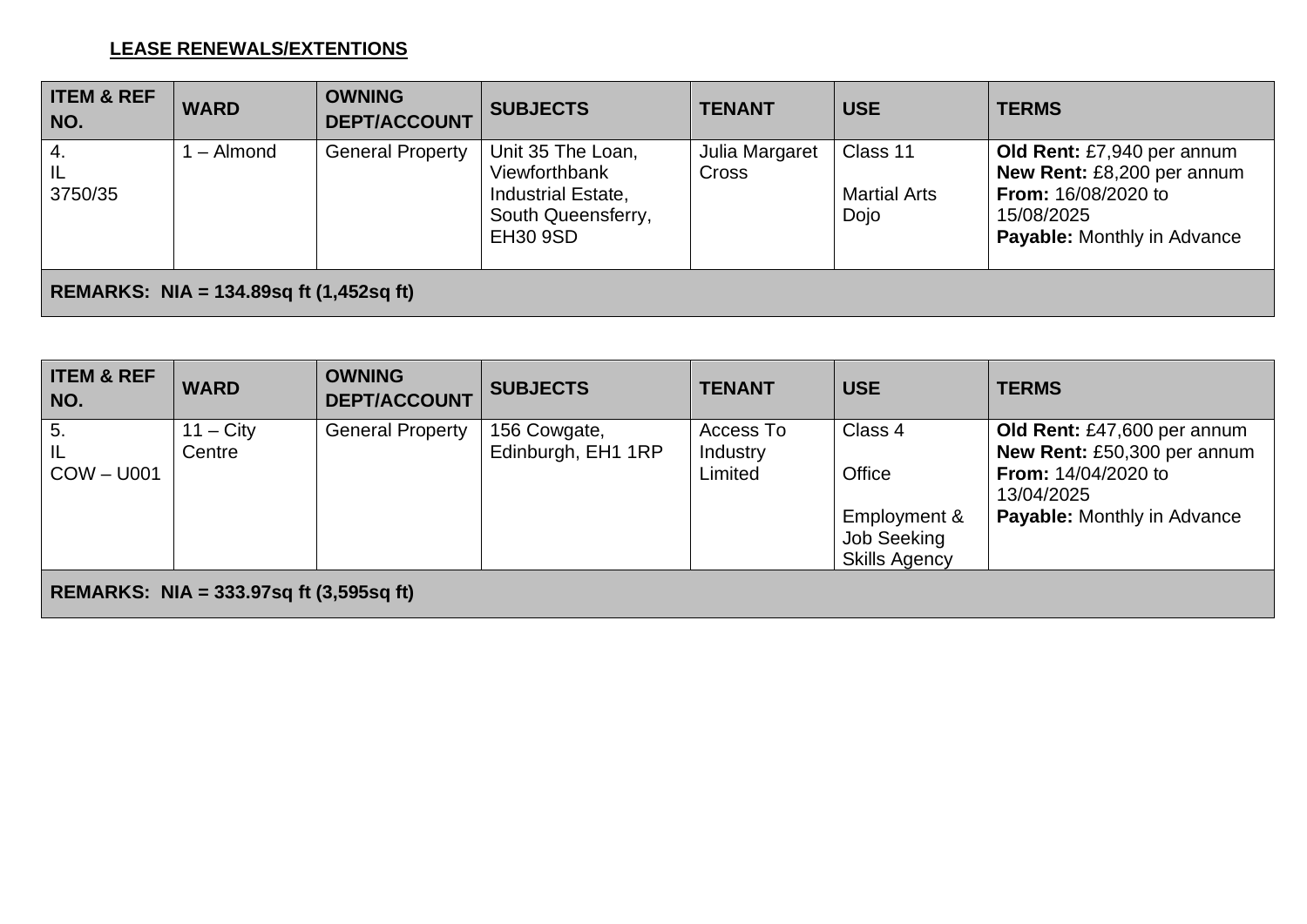#### **RENT REVIEWS**

| <b>ITEM &amp; REF</b><br>NO.               | <b>WARD</b>   | <b>OWNING</b><br><b>DEPT/ACCOUNT</b> | <b>SUBJECTS</b>                         | <b>TENANT</b>                                       | <b>USE</b>          | <b>TERMS</b>                                                                                        |  |  |
|--------------------------------------------|---------------|--------------------------------------|-----------------------------------------|-----------------------------------------------------|---------------------|-----------------------------------------------------------------------------------------------------|--|--|
| 6.                                         | 3 – Drum Brae | <b>General Property</b>              | 7 South Gyle                            | Redwood                                             | <b>Ground Lease</b> | Old Rent: £11,000 per annum                                                                         |  |  |
| L <br>31965                                | Gyle          |                                      | Crescent, Edinburgh,<br><b>EH12 9EB</b> | (Light<br>Industrial)<br>Prop Co<br><b>S.A.R.L.</b> |                     | New Rent: £12,146 per annum<br>From: 28/11/2018 to<br>27/11/2023.<br>Payable: Quarterly in advance. |  |  |
| <b>REMARKS: Area = 0.202 Ha (0.499 Ac)</b> |               |                                      |                                         |                                                     |                     |                                                                                                     |  |  |

| <b>WARD</b>                               | <b>OWNING</b><br><b>DEPT/ACCOUNT</b> | <b>SUBJECTS</b>  | <b>TENANT</b>                                                                         | <b>USE</b>          | <b>TERMS</b>                              |  |  |  |  |
|-------------------------------------------|--------------------------------------|------------------|---------------------------------------------------------------------------------------|---------------------|-------------------------------------------|--|--|--|--|
| 3 – Drum Brae                             | <b>General Property</b>              | 7-10 Clocktower, | <b>Verizon UK</b>                                                                     | <b>Business Use</b> | Old Rent: £164,000 per annum              |  |  |  |  |
|                                           |                                      |                  |                                                                                       |                     | New Rent: £165,000 per annum              |  |  |  |  |
|                                           |                                      |                  |                                                                                       |                     | <b>From: 27/08/2019 to</b><br>26/08/2024. |  |  |  |  |
|                                           |                                      |                  |                                                                                       | Data Centre         | Payable: Quarterly in advance.            |  |  |  |  |
| REMARKS: Area = 1,955sq m $(21,043sq$ ft) |                                      |                  |                                                                                       |                     |                                           |  |  |  |  |
|                                           | Gyle                                 |                  | <b>Flassches Yard, South</b><br><b>Gyle Industrial Estate,</b><br>Edinburgh, EH12 9LB | Limited             | Class $4-5$                               |  |  |  |  |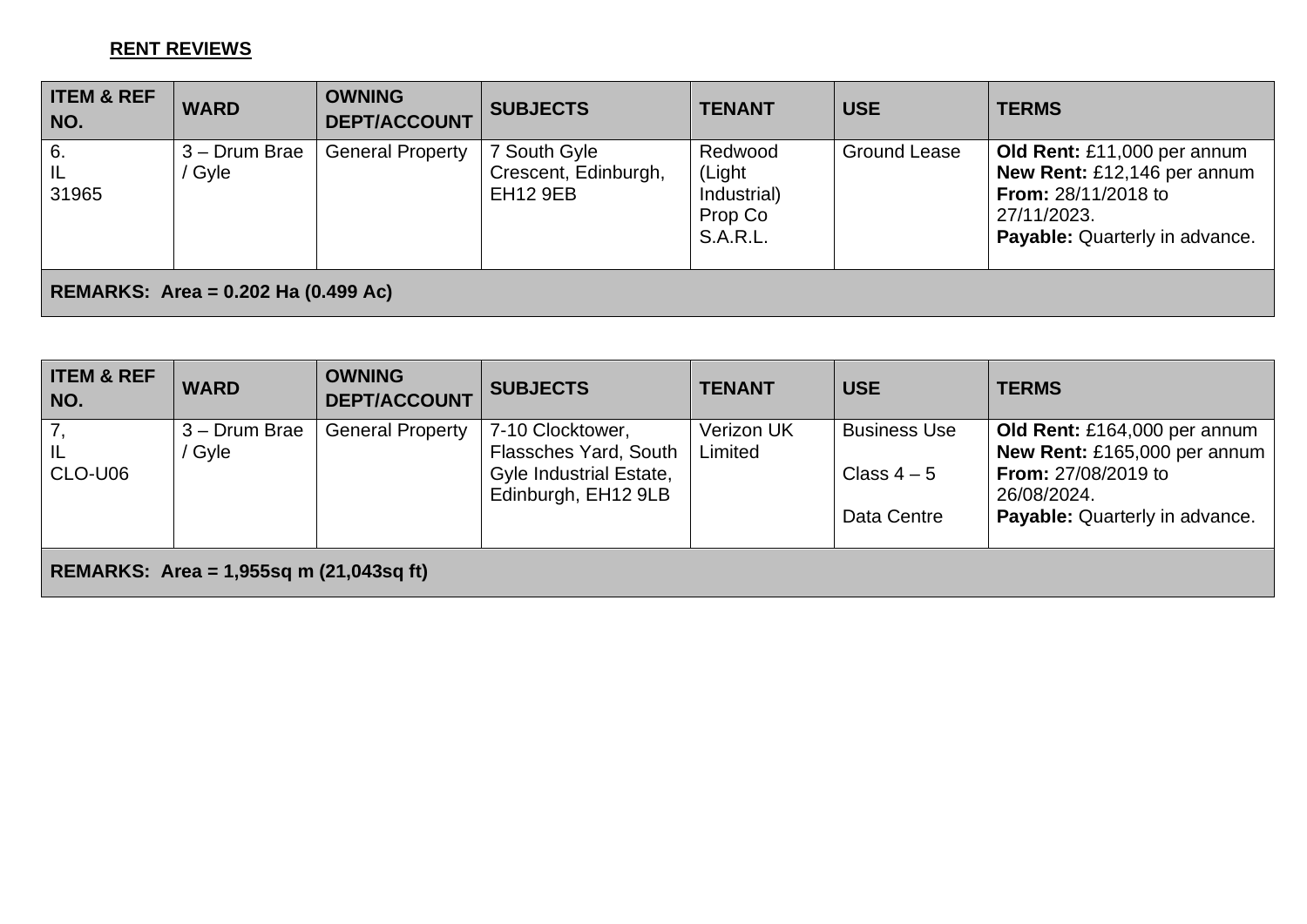| <b>ITEM &amp; REF</b><br>NO. | <b>WARD</b>                   | <b>OWNING</b><br><b>DEPT/ACCOUNT</b> | <b>SUBJECTS</b>                       | <b>TENANT</b>                                                | <b>USE</b>                 | <b>TERMS</b>                                                                                                                                     |
|------------------------------|-------------------------------|--------------------------------------|---------------------------------------|--------------------------------------------------------------|----------------------------|--------------------------------------------------------------------------------------------------------------------------------------------------|
| 8.<br>IL<br>6986A            | 10 - Meadows<br>& Morningside | <b>General Property</b>              | 8 Falcon Road,<br>Edinburgh, EH10 4AH | <b>Childs Play</b><br>Childrens<br><b>Nursery</b><br>Limited | <b>Nursery</b><br>Class 10 | Old Rent: £41,300 per annum<br>New Rent: £47,200 per annum<br><b>From:</b> 01/04/2020 to<br>31/03/2025.<br><b>Payable:</b> Quarterly in advance. |
| <b>REMARKS:</b>              |                               |                                      |                                       |                                                              |                            |                                                                                                                                                  |

| <b>ITEM &amp; REF</b><br>NO.            | <b>WARD</b>           | <b>OWNING</b><br><b>DEPT/ACCOUNT</b> | <b>SUBJECTS</b>                            | <b>TENANT</b>                                          | <b>USE</b>        | <b>TERMS</b>                                                                                                                              |  |  |
|-----------------------------------------|-----------------------|--------------------------------------|--------------------------------------------|--------------------------------------------------------|-------------------|-------------------------------------------------------------------------------------------------------------------------------------------|--|--|
| 9.<br>IL<br>16274/7                     | $11 - City$<br>Centre | <b>General Property</b>              | 379/381 High Street,<br>Edinburgh, EH1 1PW | The Dormant<br><b>Distillery</b><br>Company<br>Limited | Retail<br>Class 1 | Old Rent: £45,750 per annum<br>New Rent: £49,500 per annum<br><b>From: 01/04/2020 to</b><br>31/03/2025.<br>Payable: Quarterly in advance. |  |  |
| REMARKS: ITZA = $49.79$ sq m (536sq ft) |                       |                                      |                                            |                                                        |                   |                                                                                                                                           |  |  |